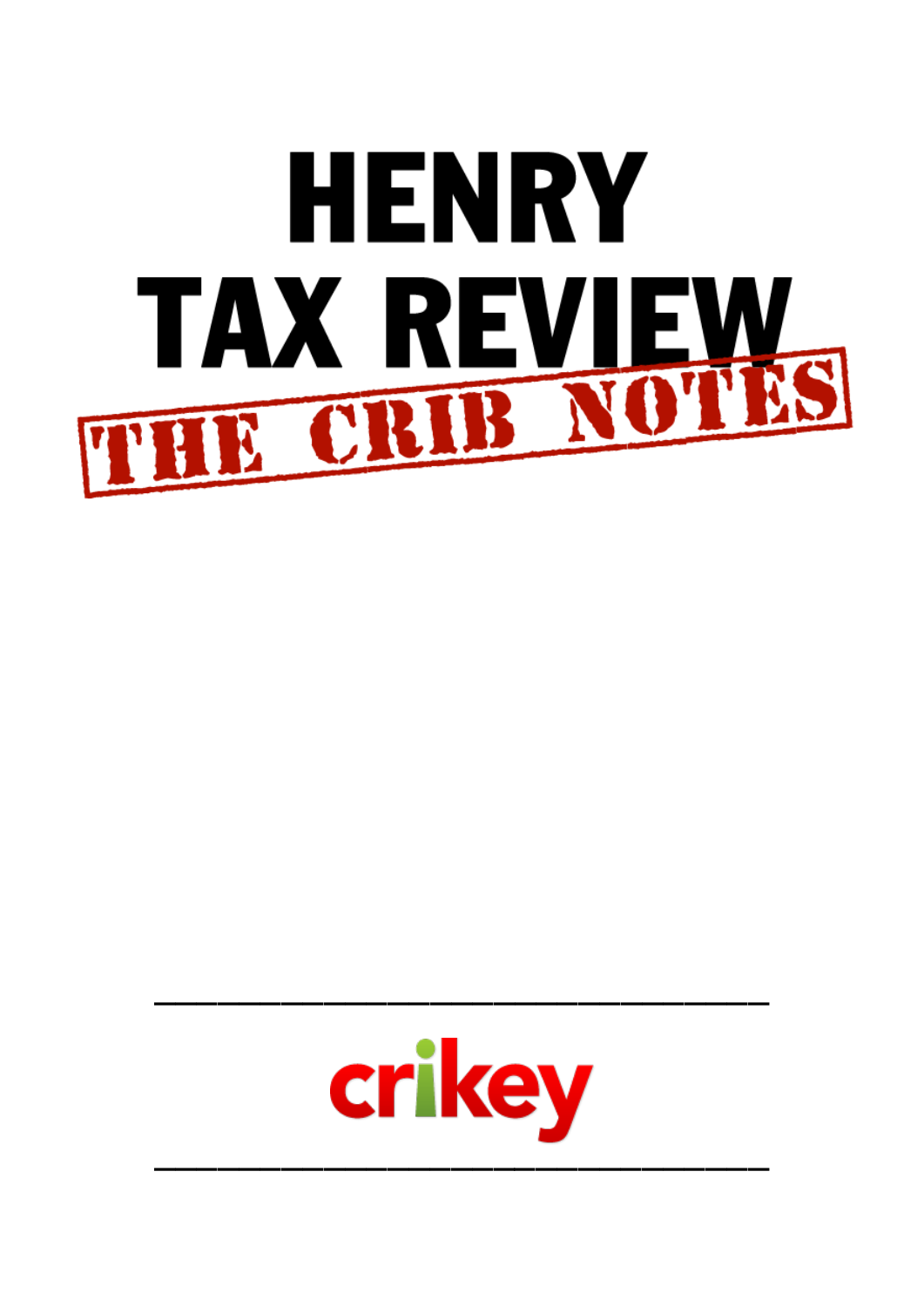

# **Introduction: Bigger than five GSTs.**

The Henry Tax Review has been nearly two years in the making.

Since 2008, Treasury Secretary Ken Henry and his panel have been reconsidering every tax and every line of Australia's two income tax acts, adding up to almost 6000 pages.

All of that analysis has now been boiled down into 1000 pages, and, according to the *Financial Review*'s John Kehoe, Henry recently likened his reform proposal privately to "five GSTs".

No wonder then that Treasurer Wayne Swan has had the tome in his hands since December last year, presumably crafting the government's politically pain-free response.

The Review's ambitious terms of reference state:

The comprehensive review of Australia's tax system will examine and make recommendations to create a tax structure that will position Australia to deal with the demographic, social, economic and environmental challenges of the 21st century and enhance Australia's economic and social outcomes.

So how did the government respond? And what does it mean for land tax, superannuation and the mining industry? Read on to find out.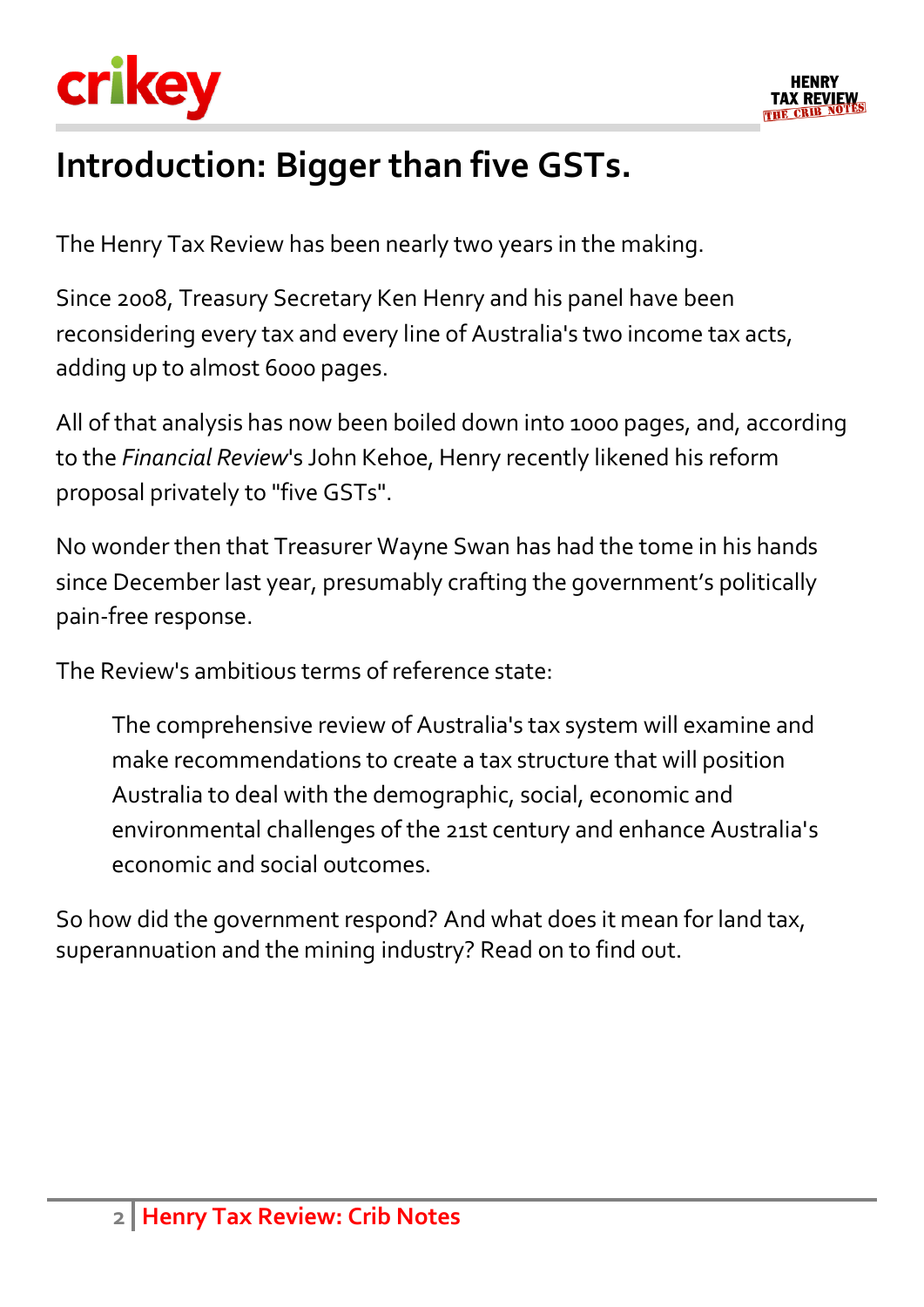

# **The Henry Review, in a nutshell.**

**Crikey Canberra Correspondent, Bernard Keane, writes:**

Expectations about the Henry Review centred on a document that would be anything but the "root and branch" analysis originally sought by the Government: rather, it would offer an array of small – though significant – reforms that would improve an already strong and relatively efficient tax system.

While those expectations haven't been confounded, this is a subtle and, in the long term, potentially very significant set of proposals that sticks closely to its goal of an efficient tax system and follows them rigorously, regardless of the consequences, over a 40-year timeframe.

What Ken Henry and his team have recommended is a far simpler tax and transfer system intended to encourage productivity, participation and economic growth, secure retirement incomes, make housing more affordable and reduce the burden of tax compliance for all Australians.

In particular, the Review wants government revenue to be based on four principal sources – personal, corporate, consumption and natural resources taxes – with no other taxes except those aimed at addressing social or economic costs. In its view, all other taxes – insurance taxes, payroll taxes, fuel excise, you name it – should be abolished.

There are few of the traditional big-ticket items from tax reform processes of old, such as big new taxes. Instead, the Review has run through the entire state and Commonwealth taxation system to work out what, if we were designing it from scratch, we should change in order to improve a system that, while reasonably strong, is rife with perverse incentives, inefficiencies and inequities.

The Review team was charged with providing a long-term reform blueprint, and they've come up with one.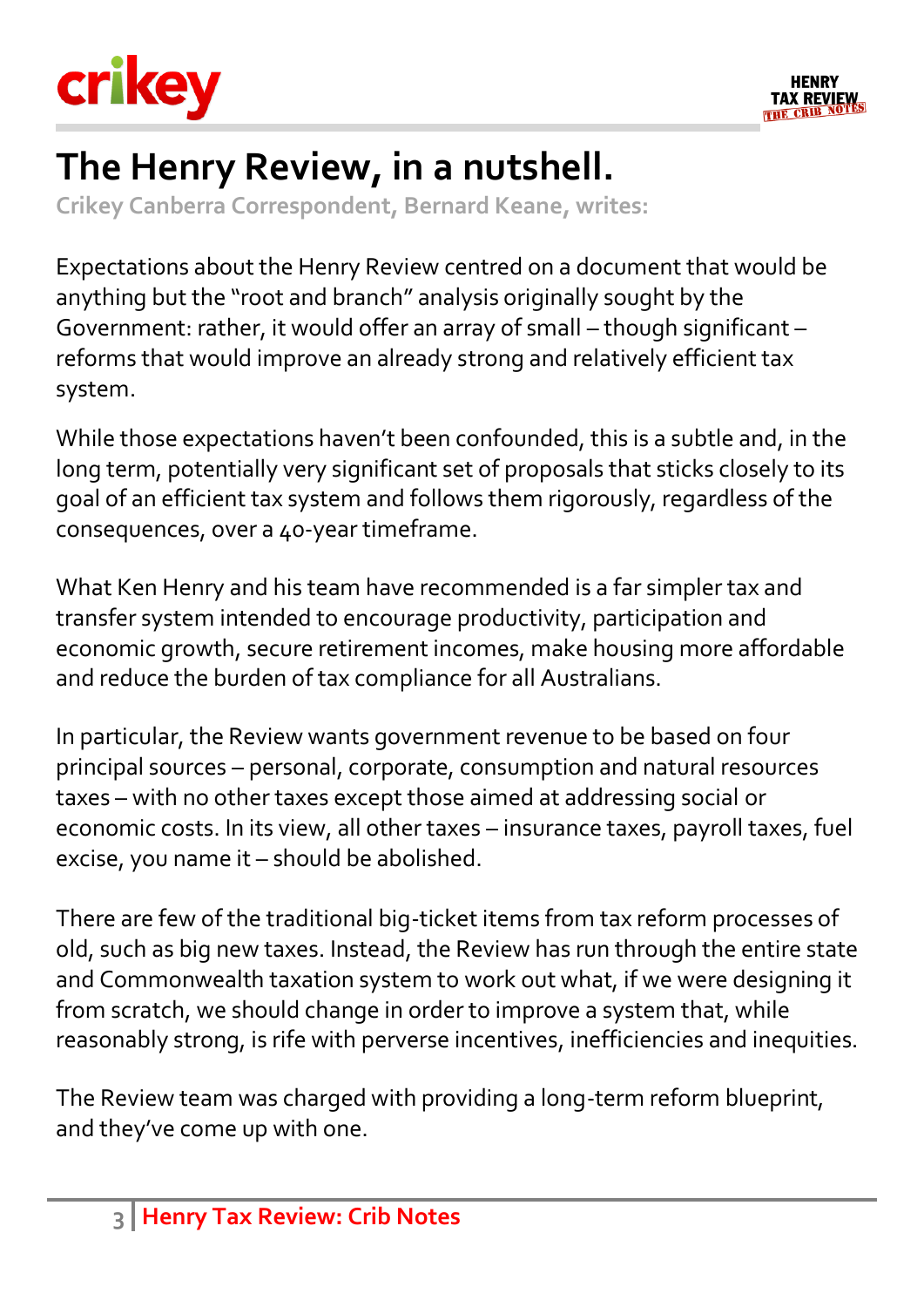



# **Key Recommendations:**

The Henry Review makes nearly 140 recommendations across eight key areas. The highlights include:

### **Supporting productivity, participation and growth:**

- Long-term reduction of company tax toward the lower end of the OECD average, initially aiming at 25%
- Build work incentives into income support payments via targeted means tests
- Better support for child care
- Streamlining the tax treatment of investment, particularly for small business
- Improving road investment through road user charges, including congestion charges, that better reflect usage
- Volumetric taxation of alcohol
- Significant rise in tobacco excise

#### **Simpler income tax system:**

- A higher tax-free threshold (~\$25,000 pa)
- All transfer payments to be tax-free
- Two-step tax scale, with additional charges like Medicare integrated
- Rationalisation and reduction of income tax deductions and a fairer, worksupportive transfer system
- Three-level approach to transfer payments: pensions for aged, disabled and carers; lower-rate allowances for people of working age and assistance for young people and students
- Simplified family payments system
- Removing inefficient state taxes
- Removing state taxes like payroll taxes with a single cash flow tax, with revenue allocated to state services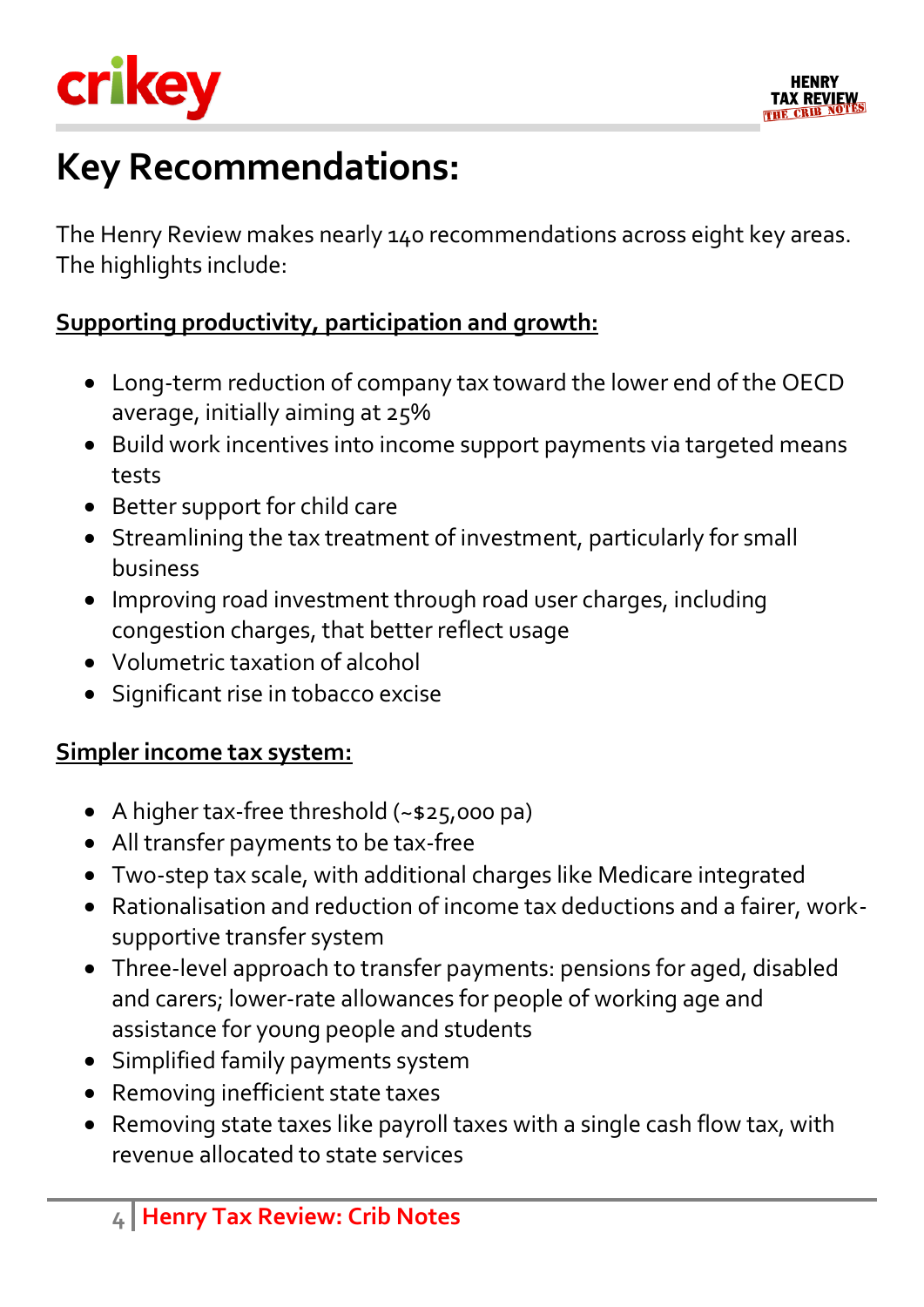

## **Land taxation:**

- Reform the taxation of immobile production factors like land, by removing or replacing resource royalties
- Replace state land taxes with a land tax system applying to all types of land

### **Retirement incomes:**

- Overhaul superannuation taxation treatment to make it more consistent with overhaul income taxation, with continuing assistance for workers over 50
- The development of longevity income products, including a Government product

## **Housing:**

- Boost rental assistance
- Streamline land taxation to remove disincentives to property investment
- Over the longer-term, make treatment of rental investment for personal income tax purposes more neutral
- Review infrastructure charges to remove impediments to housing supply

### **Simplifying the taxation system:**

- Provide a one-stop shop for taxpayers on all their income and taxation information
- Most personal taxpayers should have a pre-filled tax return
- Greater involvement by and feedback from taxpayers in the taxation system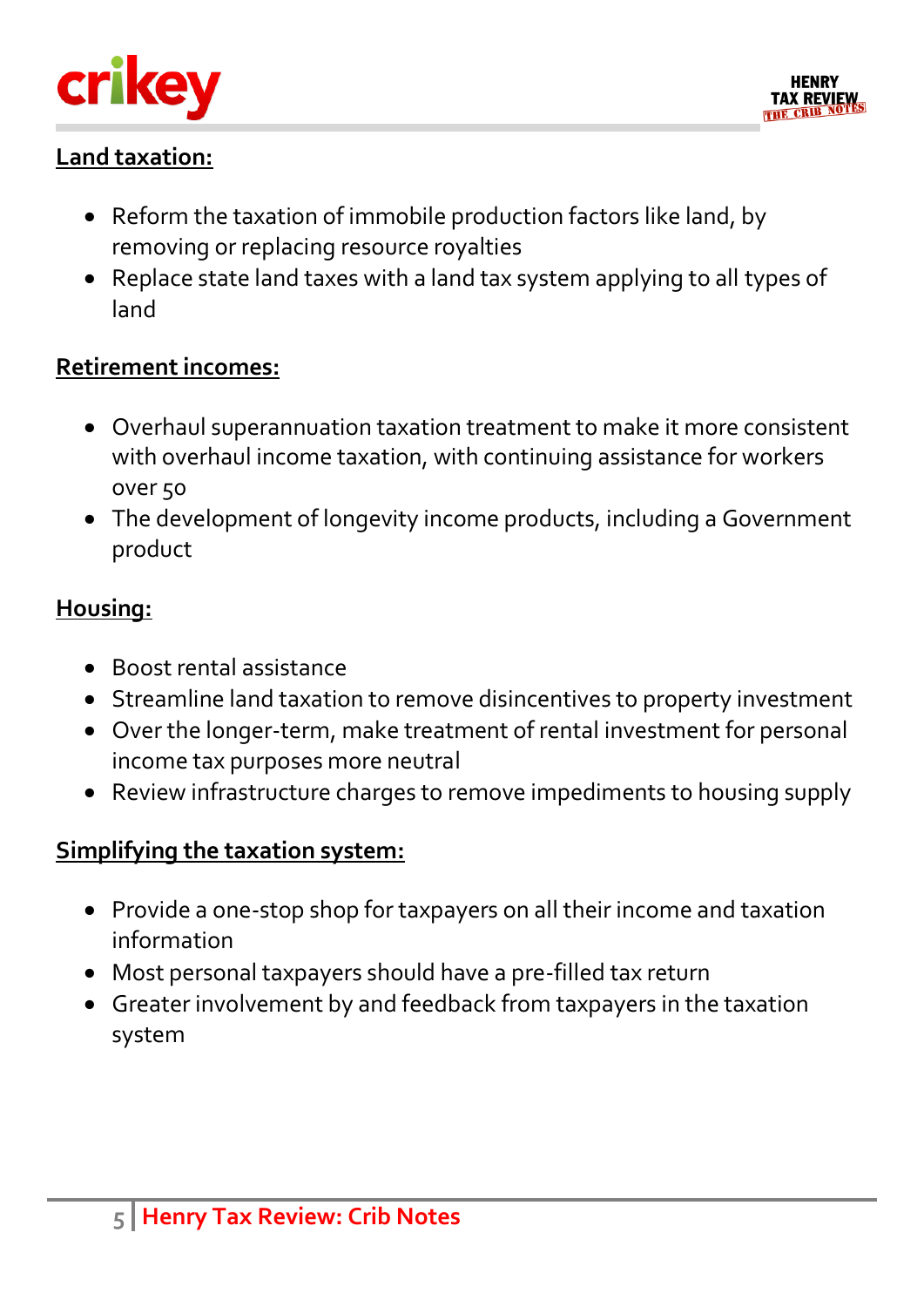



## **How did the government respond to the Henry Review? Um, it didn't.**

**Crikey Canberra Correspondent, Bernard Keane, writes:**

"How did they ever make a film of *Lolita*?" was the tag line for Stanley Kubrick's adaptation of the infamous novel. As anyone who had read it knew, the answer was of course that they didn't. In the great Hollywood tradition, the book and the film didn't have much to do with each other. There was much in the novel that never made it into the film, and much in the film that had nothing to do with the novel.

And so it was about an hour into yesterday's lock-up (well, it took me an hour, brighter sparks probably worked it out much more quickly) that we realised that we'd been lured in on the basis that the government was unveiling its response to the Henry Review, but the response bore little resemblance to the Review. The physical documents told the story: the Review documents were a couple of inches thick, the response was four booklets and some press releases in a nice sleeve. And half the government's announcements weren't in the Review.

That's not to say yesterday's announcements weren't solid reforms. I suggested a super profits tax a couple of years ago, targeted at the big banks, given that mining profits had slumped in the face of the GFC. The return of high commodity prices restores the case for levying one on the mining sector.

For a while I've been suggesting retirement incomes would be boosted by forcing the superannuation industry to remove commissions, rather than the Keating option of moving the Superannuation Guarantee to 12%. The government has instead done both, but phased-in over an extended period.

That meant there was at least one Liberal happy about yesterday – John Brogden could scarcely contain his glee as he fronted up to present the Investment and Financial Services Association's response to the package.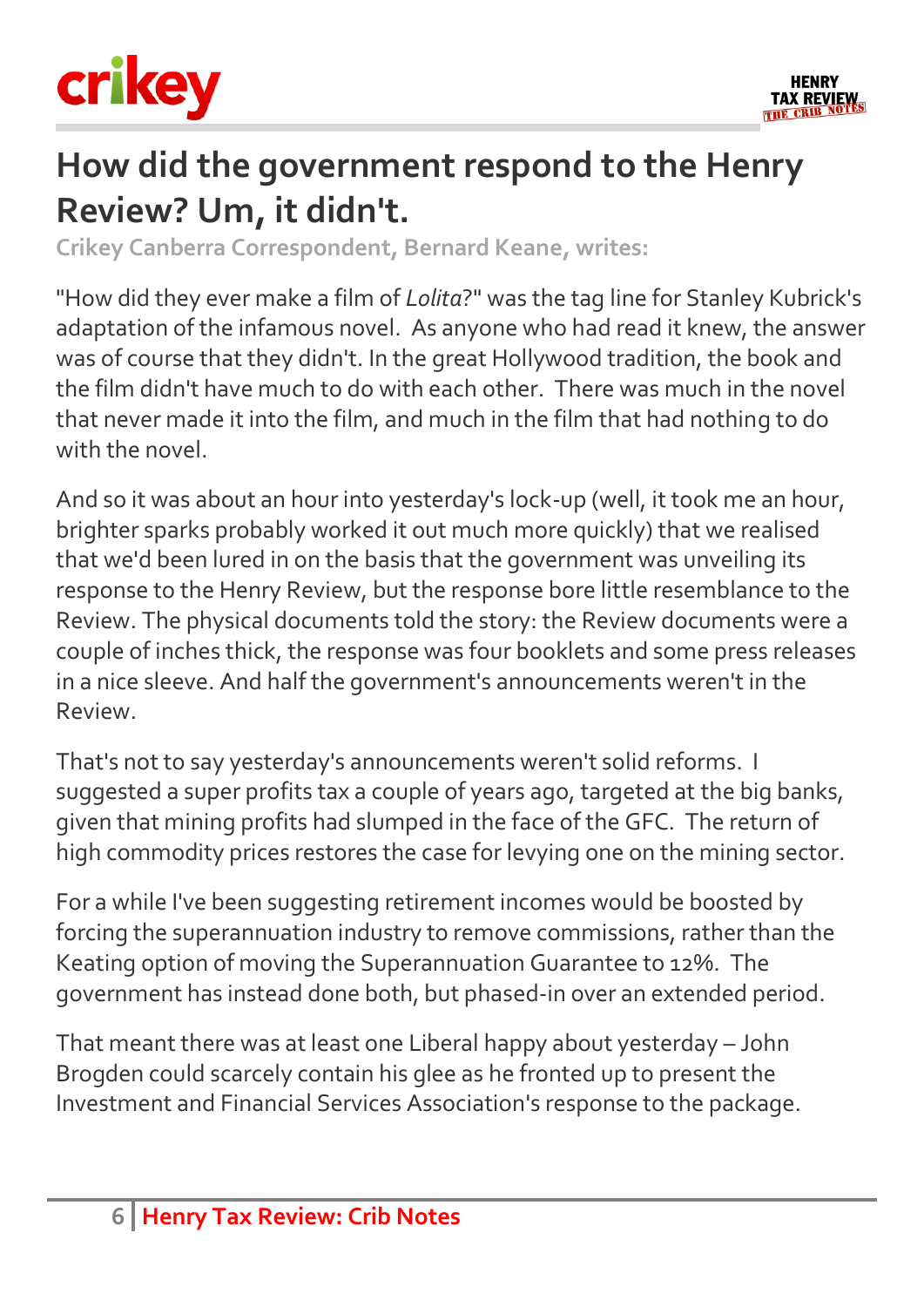

It also means that, if the commodities boom stays on track, there'll be an extended, albeit small, counterweight to demand-driven inflation as workers are compelled to progressively move more of their income into superannuation.

## **The Opposition's response – not great either.**

After the opposition's reaction on super yesterday and today, it's clearer than ever that they simply don't get it, and never have. Opposition Treasury Spokesman Joe Hockey, flanked by Tony Abbott and Andrew Robb, gave a good press conference yesterday afternoon – there was much to agree with in his description of the government's response, or lack thereof, to the Review.

But the Libs (former senator John Watson honourably excepted) seem only able to see compulsory super as an imposition on business, rather than employees' contribution to their own retirement income. Maybe it's because Liberals tend to the view that employees are just one more cost input among many for business, and any government interference there amounts to taxation.

Perhaps that's why the Howard government's superannuation reforms amounted to little more than trying to push some working Australians' superannuation back into the corporate sector via superannuation "choice" and lining up an array of handouts to high-income earners.

Still, if the opposition thinks it's such a massive tax grab, they can always block the package. They're blocking everything else this government does. They correctly accuse the government of being gutless in refusing to tackle reform, but then block what reform it does take and refuse to say what reform they support. The only tax policy we have from the Coalition three months out from an election is one to raise business taxes.

If the government isn't credible on economic reform, the other mob aren't either. What did we do to deserve this Parliament?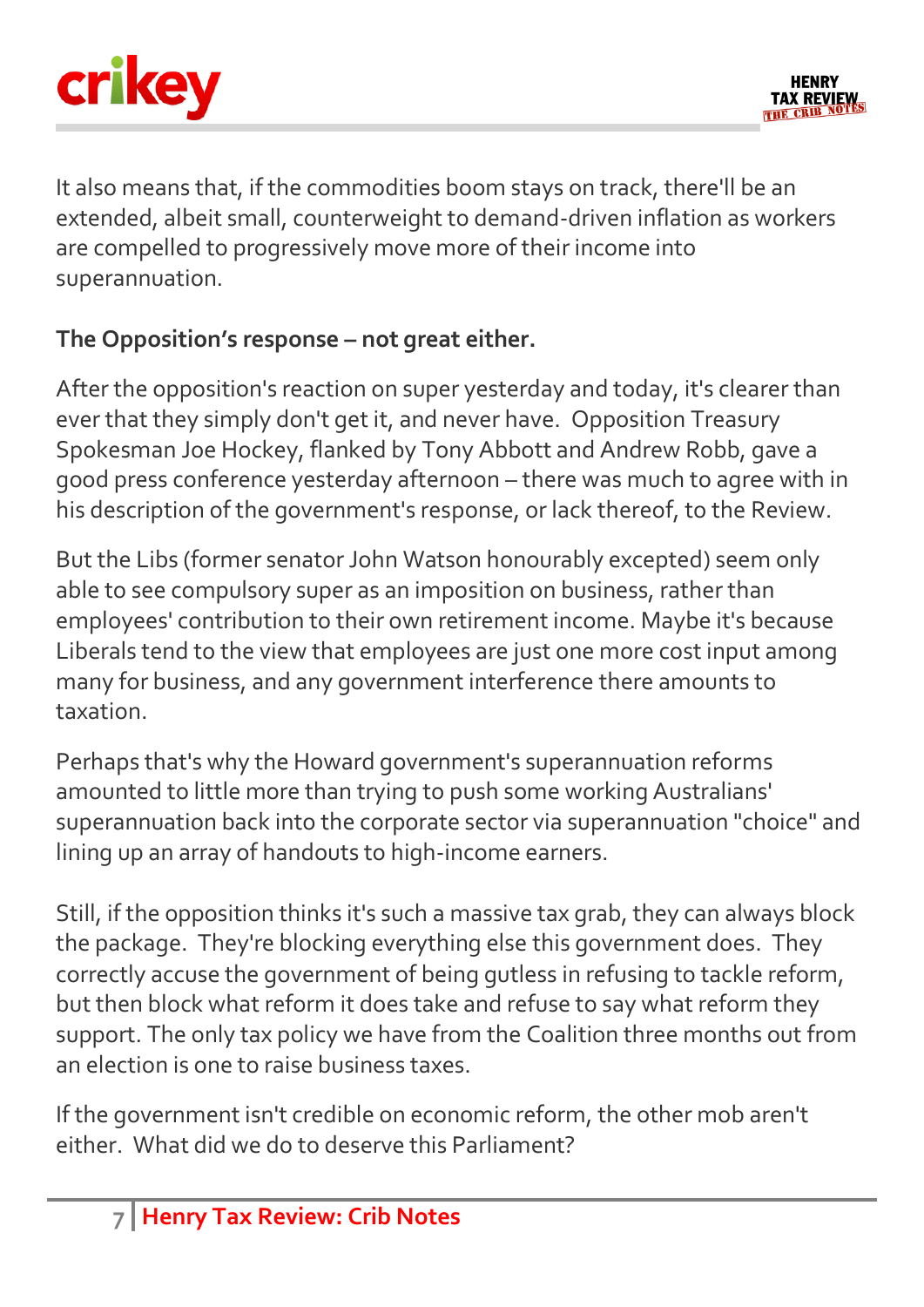

## **What will the resources tax mean to the economy?**

**Crikey Canberra Correspondent, Bernard Keane, writes:**

Is the Resources Super Profits Tax -- that's RSPT for you Aretha Franklin fans -- very different from the tax slug on medium and large businesses proposed by Tony Abbott to fund his paid parental leave scheme? That's the one, you'll recall, that may have looked like a Great Big New Tax, but was actually an "investment in human capital".

Having castigated Abbott for his proposed attack on successful businesses, we should run the same ruler over the RSPT. What damage will it do? Who will really pay?

It's similar in being a tightly targeted tax. The paid parental leave slug would have only applied to a few thousand of our most profitable medium and large companies. The RSPT will target a far smaller number of big mining companies. Both in effect single out a section of the corporate sector that, while powerful, are not exactly popular with voters (that makes Abbott's comments yesterday about Rudd demonising the mining sector a bit rich). And both use the largesse reaped from it for political purposes -- in Abbott's case, to try to outbid the government on parental leave, in part by perpetuating the sort of middle class welfare that became a byword for the Howard government; in the government's case, to fund a business tax cut that strongly targets small business, a sector the government is keen to keep on side.

But the comparison ends there. Abbott's tax slug would have been passed on to consumers, and to shareholders, through higher prices and lower dividends. The RSPT will be passed on to mining companies' consumers -- most of whom are overseas -- shareholders -- many of whom, again, are overseas, particularly in the case of BHP-Billiton, Rio Tinto. Indeed, much of the RSPT will be paid, one way or another, by Chinese interests.

Hands up anyone, Clive Palmer apart, who has a problem with that?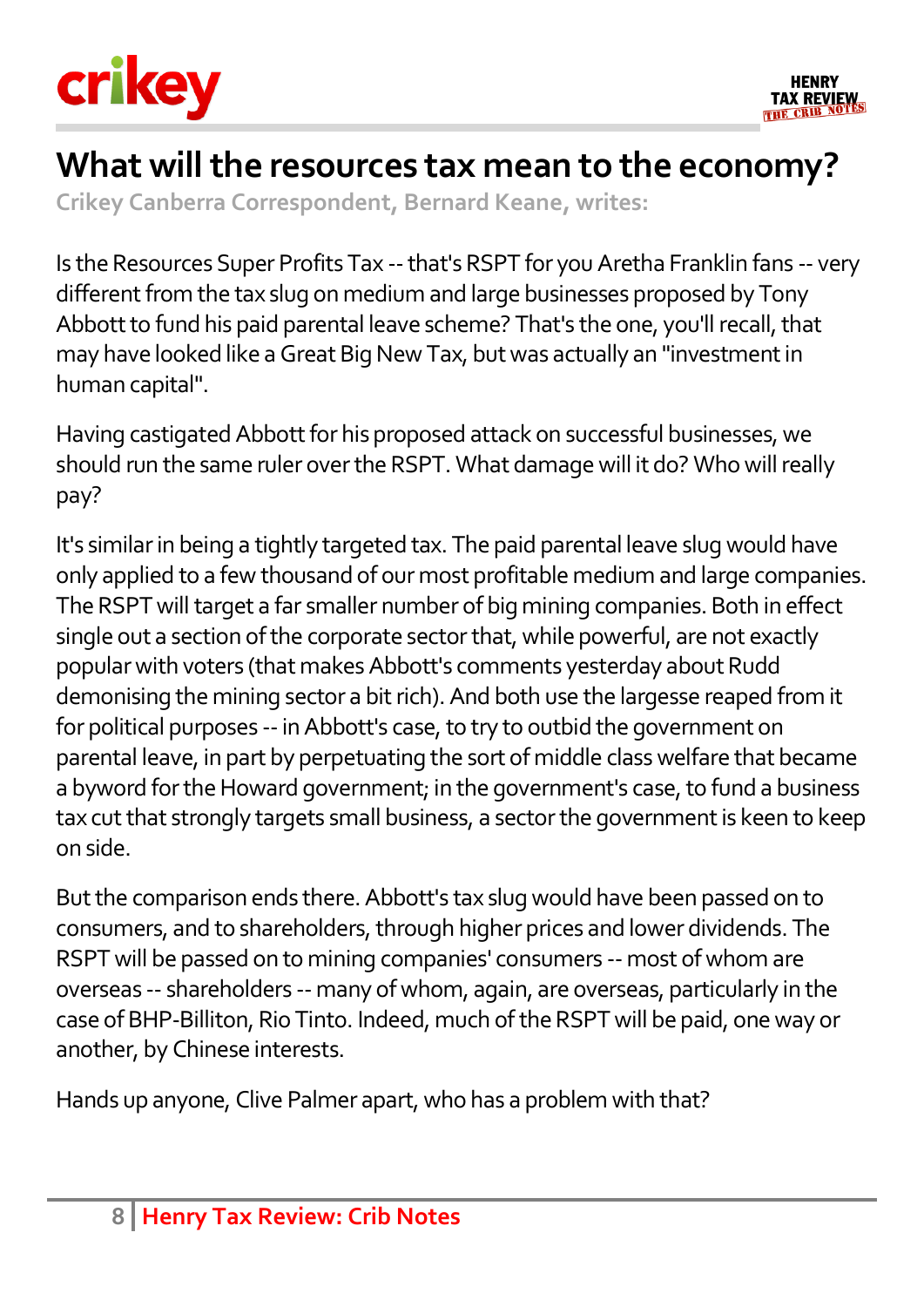

That the RSPT will fund a permanent cut in the corporate tax rate is a mixed blessing. Our reliance on corporate tax has increased in the past decade courtesy of successive income tax cuts. This left our fiscal base more exposed to the impact of recessions, when one arrived, than it would otherwise have been. Reducing corporate tax will go some way to remedying this. The problem is that the RSPT is a potentially volatile tax base, dependent on commodity prices. Wayne Swan was asked about this yesterday and pointed out that the \$9 billion a year the RSPT would generate about 3% of government revenue. Moreover, it's a fair bet commodity prices are going to stay strong for an extended period, driven by Chinese and broader Asian growth.

But if that bet doesn't come off, the design of the RSPT -- it hits super profits hard, but it also treats more marginal resources projects, and exploration, more generously -- will end up costing taxpayers a lot of money.

A more stable base, such as an expansion of the GST would have been preferable. The best option would have been to remove the moronic food exemption foisted on the Howard government by Meg Lees, which has been costing taxpayers and businesses ever since.

The last word should probably go to Mitch Hooke, of the Minerals Council of Australia. Hooke is an almost perfect indicator of good policy. If he's against it - think a charge on carbon emissions -- then it's usually a pretty good idea. If he gives it the thumbs up -- for example, Workchoices -- then any sensible government should drop it cold.

Hooke, in his default setting of high-dudgeon bitching and whining, yesterday claimed that the RSPT "will destroy value, slow investment and increase sovereign risk in the Australian minerals industry".

On past form, that guarantees it should become an important component of out future tax system.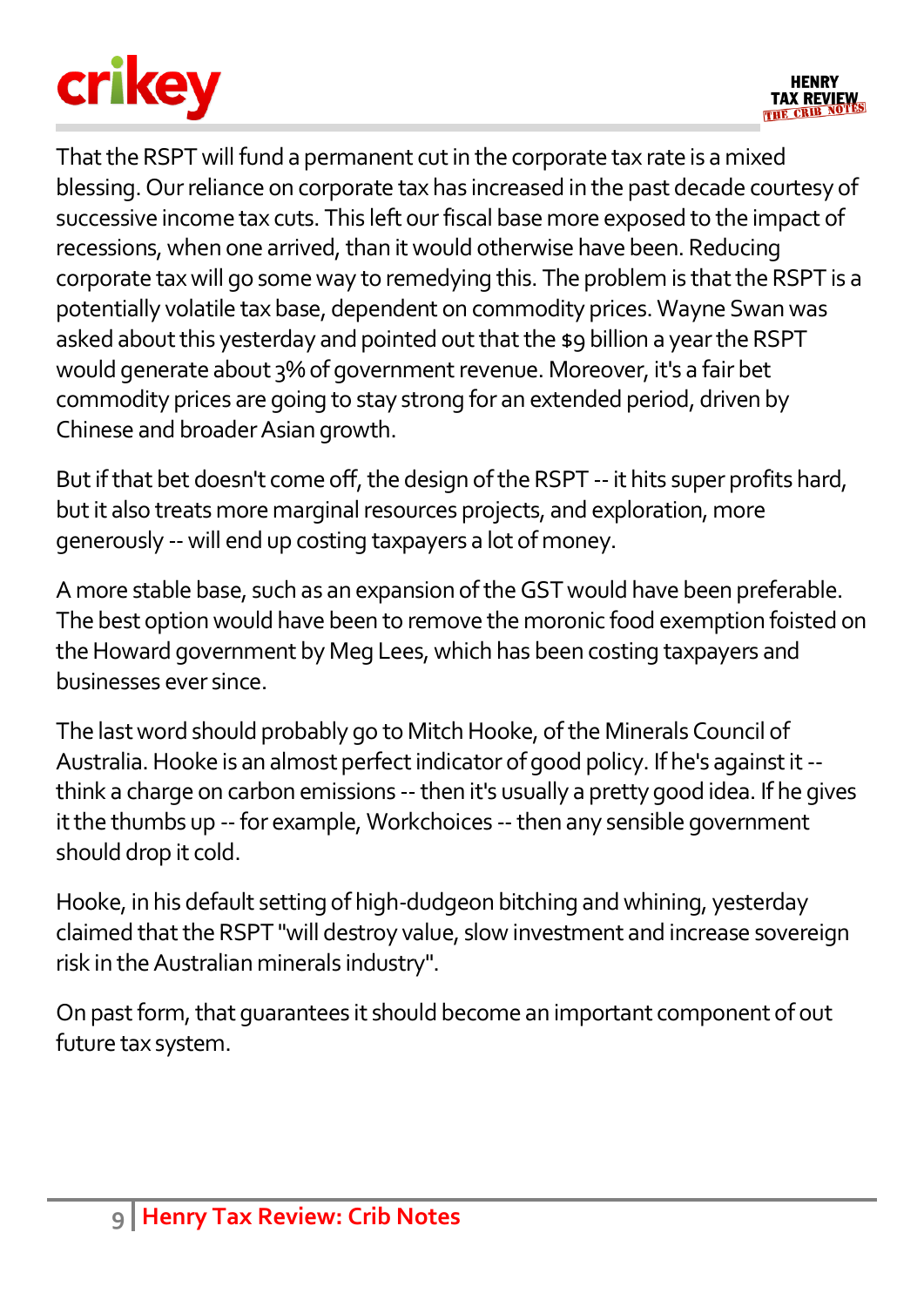



## **So mining companies get slugged... they're multinationals anyway.**

**Stephen Mayne writes:**

While John Howard and Peter Costello did leave the federal Budget in structural deficit with all those tax cuts, you can always rely on a Labor government to crank up the spending and worsen the fiscal outlook.

However, at least most of the Rudd government's new initiatives have been oneoffs such as pink batts and the building education revolution.

And as most Western countries are now discovering after the GFC, budgets are severely in the red and no-one wants to go the way of Greece.

Which brings us to the extraordinarily comprehensive range of revenue-raising options presented by Ken Henry's Review and the selection of one single monster tax to save the Budget over the medium term.

An extra \$6 billion-plus a year in revenue from the Resource Super Profits Tax is no small beer but that also relies on some fairly heroic assumptions about commodity prices holding up. People forget that Australia suffered continuous terms of trade deterioration for almost 50 years until the China-driven boom really kicked in over the past decade.

With a market capitalisation of \$120 billion, Rio Tinto isn't exactly about to go broke. And BHP-Billiton is trucking along quite nicely with a market value of \$228 billion.

Robert Gottliebsen's *Business Spectator* column yesterday was headlined: "Are we pushing BHP and Rio offshore?"

Frankly, London-based Rio Tinto is effectively a foreign company already, given that Australians only own about 13% and there are just three Australian-based directors on the 14-person board.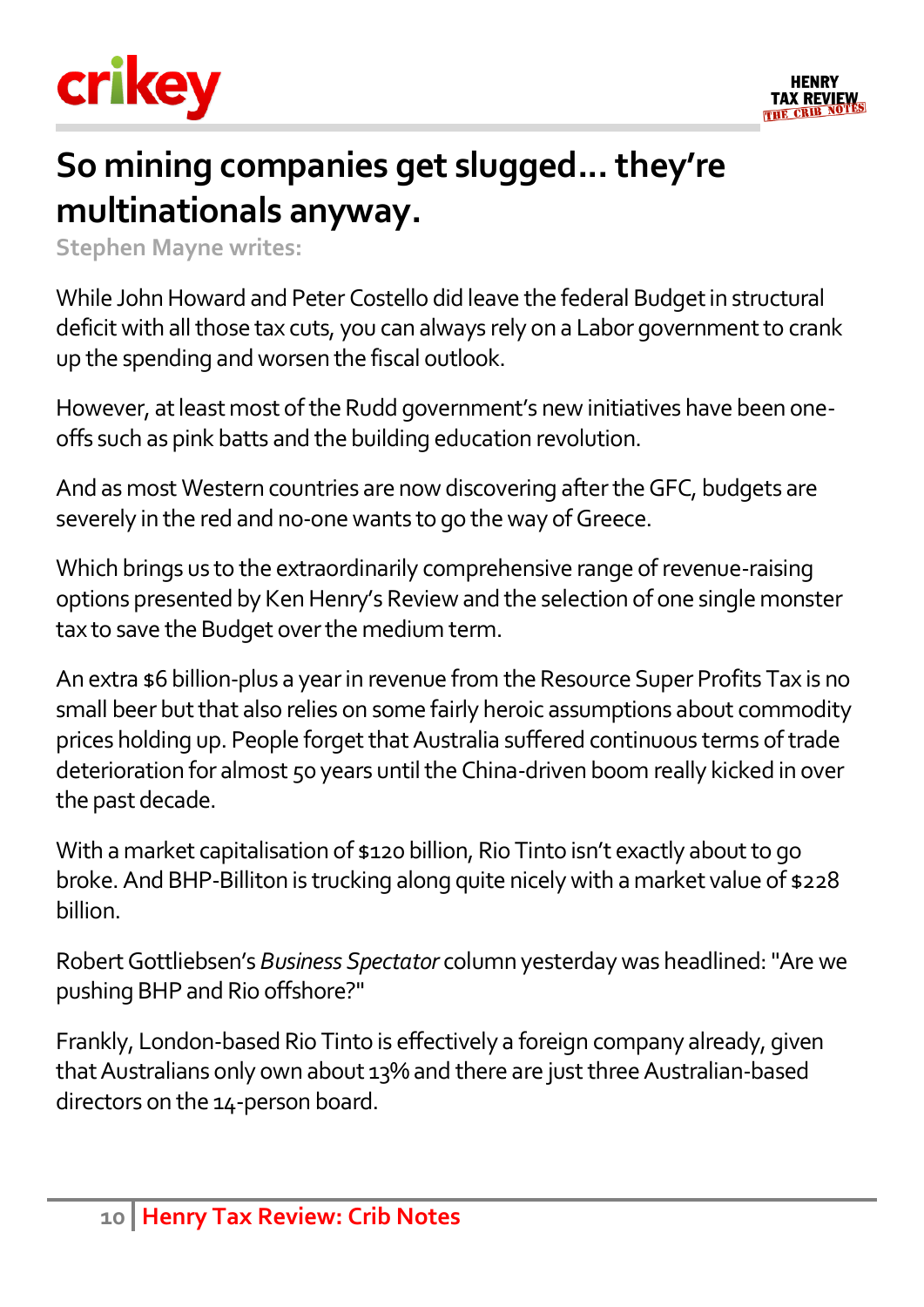# crikey

If the company had followed the advice given at the 2008 AGM and moved its global headquarters to Australia whilst wrapping itself in the flag, it wouldn't be such an easy target now.

Even BHP-Billiton is now down to Australian ownership of about 40%, largely thanks to the folly of former chairman Don Argus giving away 42% of the company to Billiton shareholders in 2001 for a bunch of assets that would struggle to deliver 15% of the value these days.

The main reason a Resources Super Profits Tax works best for Australians is that more than 80% of our resource profits go to foreign owners. The North West Shelf is only about 10% Australian owned and we've got virtually nothing in Mt Isa since MIM fell to Xstrata in 2003.

While BHP and Rio together have Australian operations worth almost \$200 billion, there is another \$200 billion-plus of projects down under controlled by the likes of Xstrata, Mitsui, Mitsubishi, Marubeni, Shell, Exxon-Mobil, BP, BG, Chevron, Anglo-American, Peabody, Conoco-Philips, Apache Energy, Alcoa, Newmont and the Chinese government. That's another 16 players, all of which would have Australian resource investments worth more than \$10 billion. Each!

It is an indictment on the directors' club and institutional shareholders that Australia has not been able to develop and retain ownership of a major global player in oil, gas or gold, but at the very least we should claw back some of the super profits going to the foreign players who are doing it for us.

Such a tax will also substantially improve the current account deficit because the \$40 billion-plus a year currently being repatriated from Australian projects to foreign investors will be reduced somewhat.

We've already seen the Fortescue Metals Group team led by Andrew Forrest rail against the new super profits tax, but besides Twiggy and his 31.5% stake worth a tidy \$4.5 billion, there are very few major Australian investors on the FMG top 20.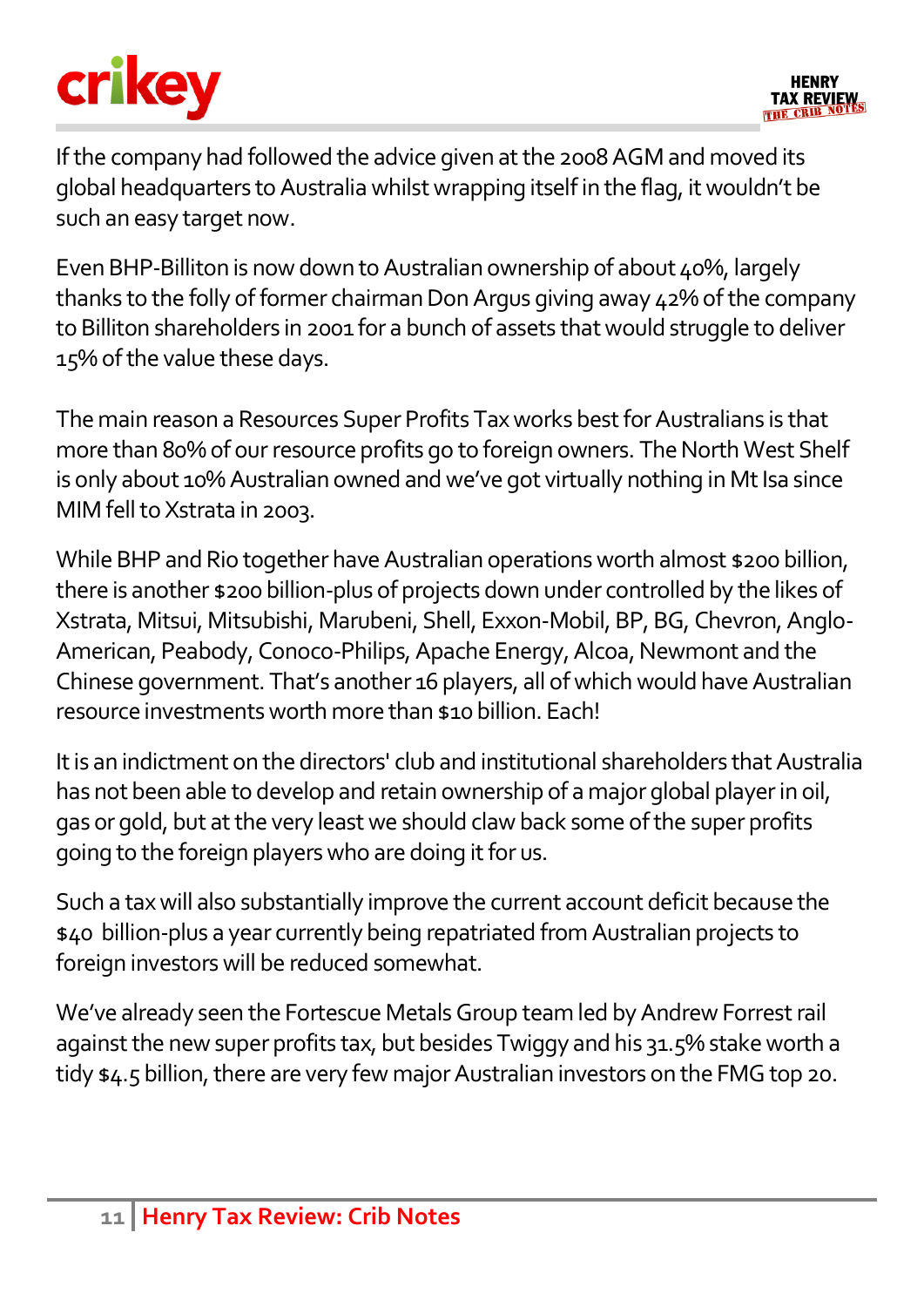

While the miners will gripe about the total tax bill at the top of the cycle, the statebased revenue regimes still apply at the bottom of the cycle when projects are making losses.

This will make the federal Budget even more susceptible to wild cyclical swings, but if the total tax take is substantially up over time, then it doesn't matter so much.

All up, this is a very good initiative by the Rudd government and Tony Abbott should show some consistency with his anti-immigration policies by supporting a move that slugs huge foreign companies but benefits little Aussie battlers.

# **Why is the government ignoring land tax reform?**

**Gavin R Putland from the Land Values Research Group writes:**

In contrast to the Henry report's advice that payroll tax be eventually abolished (recommendations 55 and 57), the Rudd government has decided to increase its own payroll tax. No, really. Australia's federally mandated, employer-funded 9% superannuation contribution is equivalent in every way to a federally funded 9% contribution, paid for by a 9% federal payroll tax.

By itself, a federally funded super contribution proportional to income would be pilloried as upper-class welfare. By itself, a payroll tax would be seen as just about the stupidest way to pay for something. Put the two together, and you have such a great vote-winner that the government, without any supporting recommendation in the Henry report, wants to ramp up the tax to 12%.

Even at 9% the tax is patently worse than the much-ridiculed state payroll taxes because it has a higher rate and no thresholds. But by implementing the superannuation guarantee as a compulsory "private" transfer, the government keeps it out of the federal Budget and thereby hides the magnitude of its intervention and the crass stupidity of the equivalent tax.

Meanwhile, the government studiously ignores Henry's recommendations 51 to 54, which call for an all-in land tax with a threshold and progressive rates, levied on value per square metre rather than aggregate value. The per-unit-area basis avoids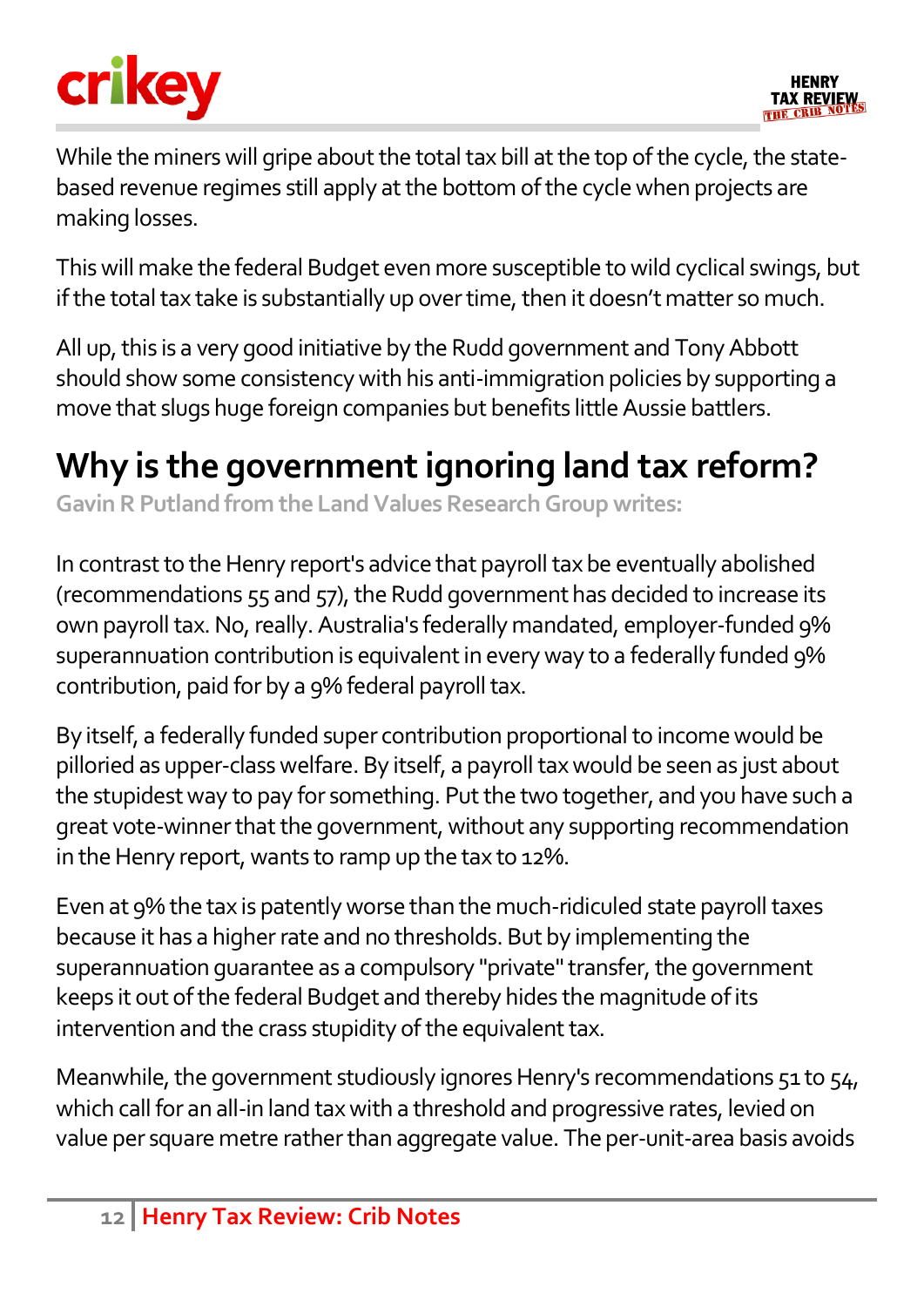# crikey

distortions related to aggregation and ensures that most agricultural land would be below the taxable threshold.

It strikes me that such a land tax would be particularly suitable for on-budget financing of the superannuation guarantee, for the following reasons:

(1) Taxes that are politically unacceptable when used for general revenue can become acceptable when hypothecated for popular causes.

(2) Few causes are more popular than the financing of retirement incomes, because everyone hopes to retire.

(3) The main political problem with an all-in land tax is that it offends retirees who are asset-rich but income-poor, and who have based their retirement plans on the absence of such a tax. But if the tax were earmarked for superannuation, then obviously those who have taken their super would be exempt, because including them in the net would lead to churning. Problem solved.

(4) The popularity of property investment shows that rising values of land are already widely seen as a means of financing retirement. Funding the superannuation guarantee out of land tax would merely make the system official and universal. Surely a funding mechanism that is a virtue when practised by some cannot be a vice when practised by all.

If the superannuation guarantee were on-budget, there would be no support for funding it out of a 9% or 12% federal payroll tax. But I cannot resist pointing out that such a tax, imposed at the federal level, would at least be constitutional. State payroll taxes are another matter.

Under s.90 of the Constitution, only the federal parliament can impose duties of excise. If, as held by the majority of the High Court in Ha v. NSW (1997), an excise is "an inland tax on a step in production, manufacture, sale or distribution of goods", then payroll tax would seem to be an excise in so far as it applies to labour expended in "production, manufacture, sale or distribution of goods".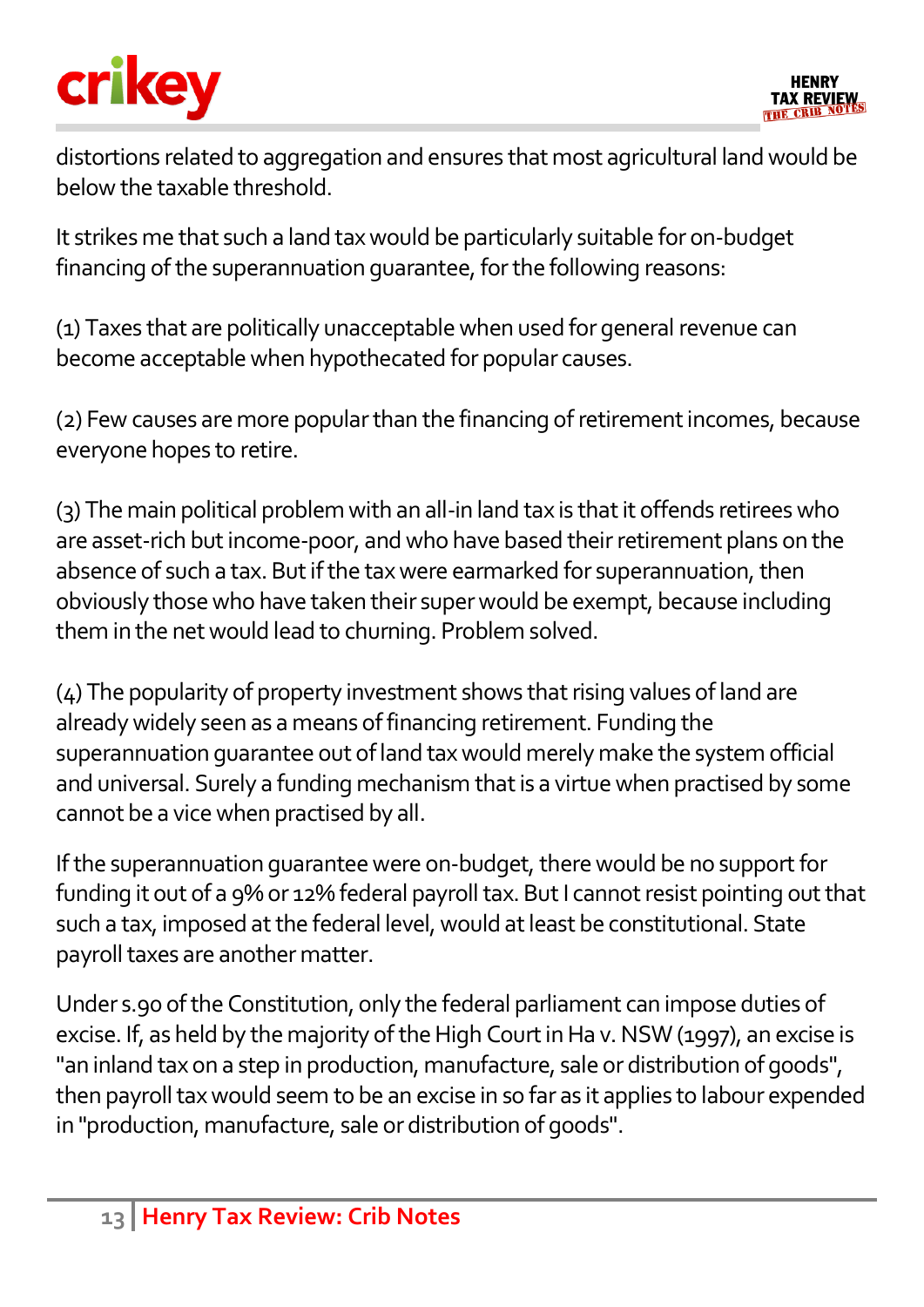

If, as held by the minority in the same case, "A state tax which fell selectively upon goods manufactured or produced in that state would be an excise duty", then payroll tax would seem to fit that definition in so far as it falls on goods, especially as the same judges added that "Whether a tax which falls upon locally produced goods discriminates against those goods in favour of imported goods is a question of substance, not form".

It might be argued that payroll tax does not specifically target goods as opposed to services. But neither does the GST, which is imposed at the federal rather than the state level because it is assumed to be an excise!

Payroll tax is not the only unexploded constitutional ordnance in the present tax system. Stamp duties on new vehicles (recommended for abolition by Henry) are also arguably duties of excise, while the collection mechanisms for GST and personal income tax would appear to violate s.82 of the Constitution, which says: "The costs, charges, and expenses incident to the collection, management, and receipt of the Consolidated Revenue Fund shall form the first charge thereon ..."

All of these constitutional threats can be removed with little political difficulty, no loss of revenue, and huge savings in compliance costs. But the legislators, in my experience, don't want to know. I am therefore inclined to think that the most promising venue for meaningful tax reform is the High Court.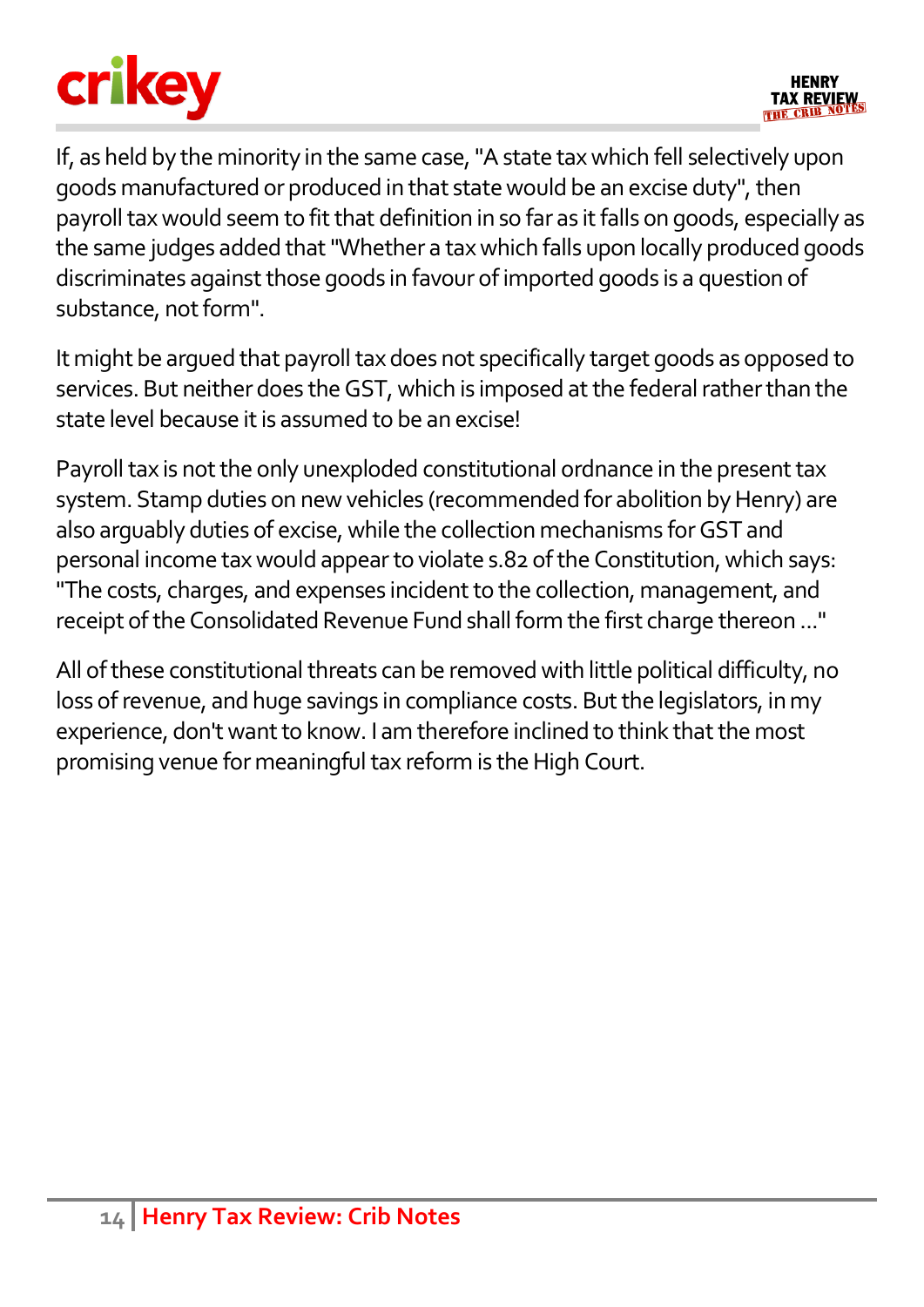

# **Why the Henry Review isn't super news for lowincome earners.**

**Eva Cox writes:**

One serious omission (of many) from the government's response to the Henry review is any sign of the adoption of the principles that Henry states about the tax transfer system signalling the national views on more than just economic goals.

The many areas of increased fairness and transparency in the two systems were ignored, so government promises are not promising.

We've not seen any acknowledgment of the areas that would have benefited women, and other low income earners, for example— facilitating higher female workforce participation through more affordable care and better integration of the tax and welfare payment systems. I don't agree with work testing payments when a child turns four, but the income tax exemption of payments would make it easier to move from care to paid work.

The report was used oddly to push some non-recommended ideas. For instance, Henry recommended against the rise to 12% of super, as it was not needed by those on higher incomes and would not specifically assist low income earners. The Review's suggestion was that contributions be taxed as income, i.e. at the recipients' current tax rate. This would have created better equity and netted additional government tax income as higher income recipients would have paid their fair share rather than using super as a form of tax avoidance.

The raising the super guarantee level to 12% is a sop to the super industry, the ACTU, and a return to Paul Keating's dream. However, it ignores the serious questions of equity that make extra super not particularly desirable for those on low and intermittent incomes.

The small rebate, proposed for refunding "up to \$500 p.a." for those earning under \$37,000, is a small, inadequate compensation for the other tax disadvantages of the super tax concessions. While it will just cancel their 15% tax on contributions, which often unfairly exceed their average tax rate, but doesn't give them nearly the 15% to